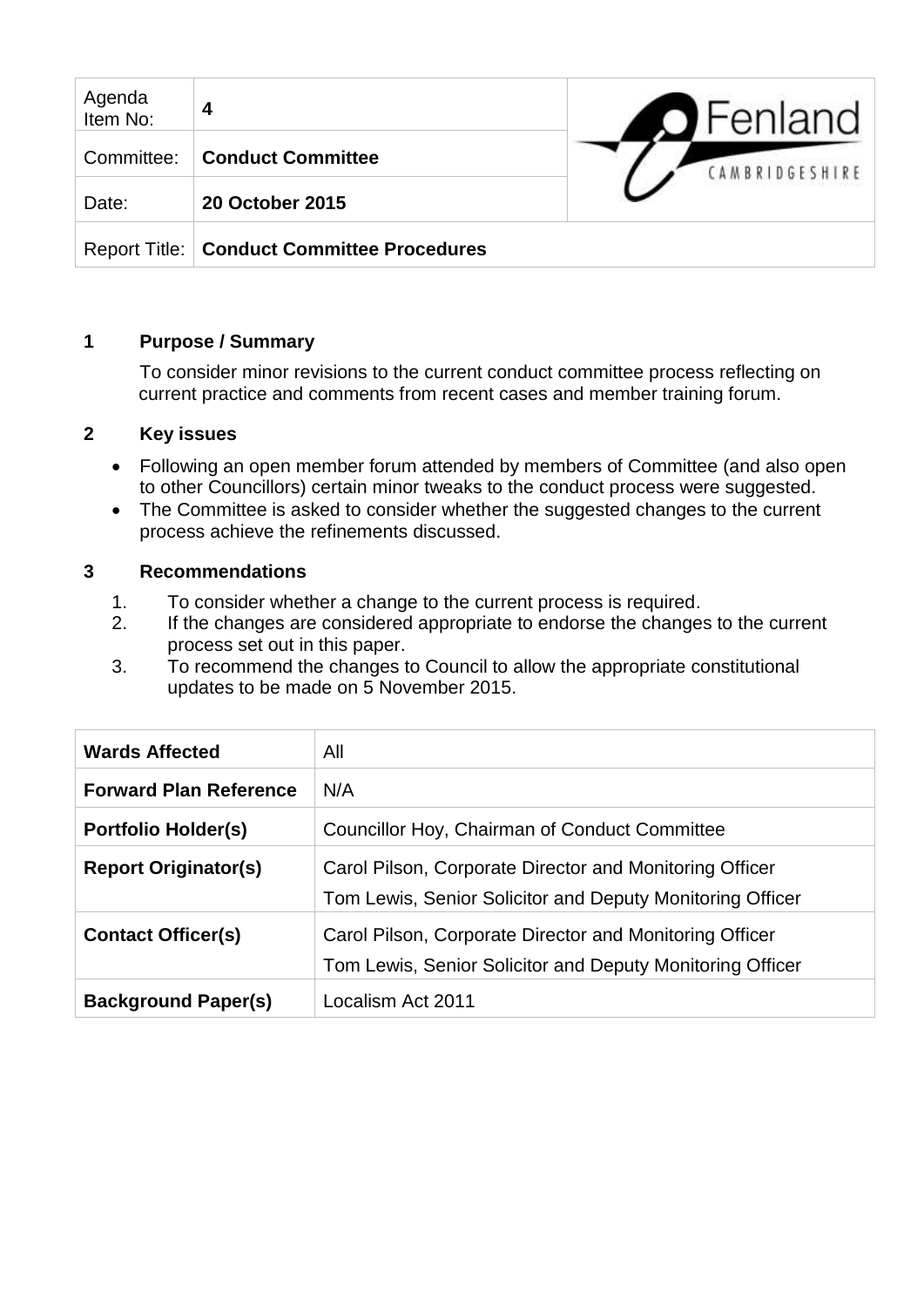# **1. Background / introduction**

Following a member training session certain refinements to the conduct process were suggested by members with a view to improving the current system. Such improvements were a reflection of the experience of the Committee since its inception following the Localism Act and a desire to improve a system which it was felt was already functioning well against those statutory requirements inherent upon the Council.

# **2. Review of Conduct Committee Process**

The main suggested changes are shown in full at Appendix 1 against the current conduct process:

- Movement of paragraphs 5.3.6. and 5.3.7 to 5.3.3 and 5.3.4 to make this more chronological
- Providing the opportunity for the committee to make appropriate remedies following the Investigating Officers report if there is no case to answer. Currently our procedures constrain the Committee to being 'notified' of that outcome rather than being able to take an active role and make the final decision.
- Giving provision for the complainant to participate at a hearing which is absent at the moment
- Making clear Members can make a determination at the initial determination hearing if the matter is sufficiently clear
- Updating the summary of the complaint process diagram at the end so it mirrors our actual processes and is clearer
- Some typographical changes eg. typos, removed added words

# **3. Considerations**

Members are asked to consider the options and determine whether to remain with the current approach or to propose the alternative outlined for Council endorsement.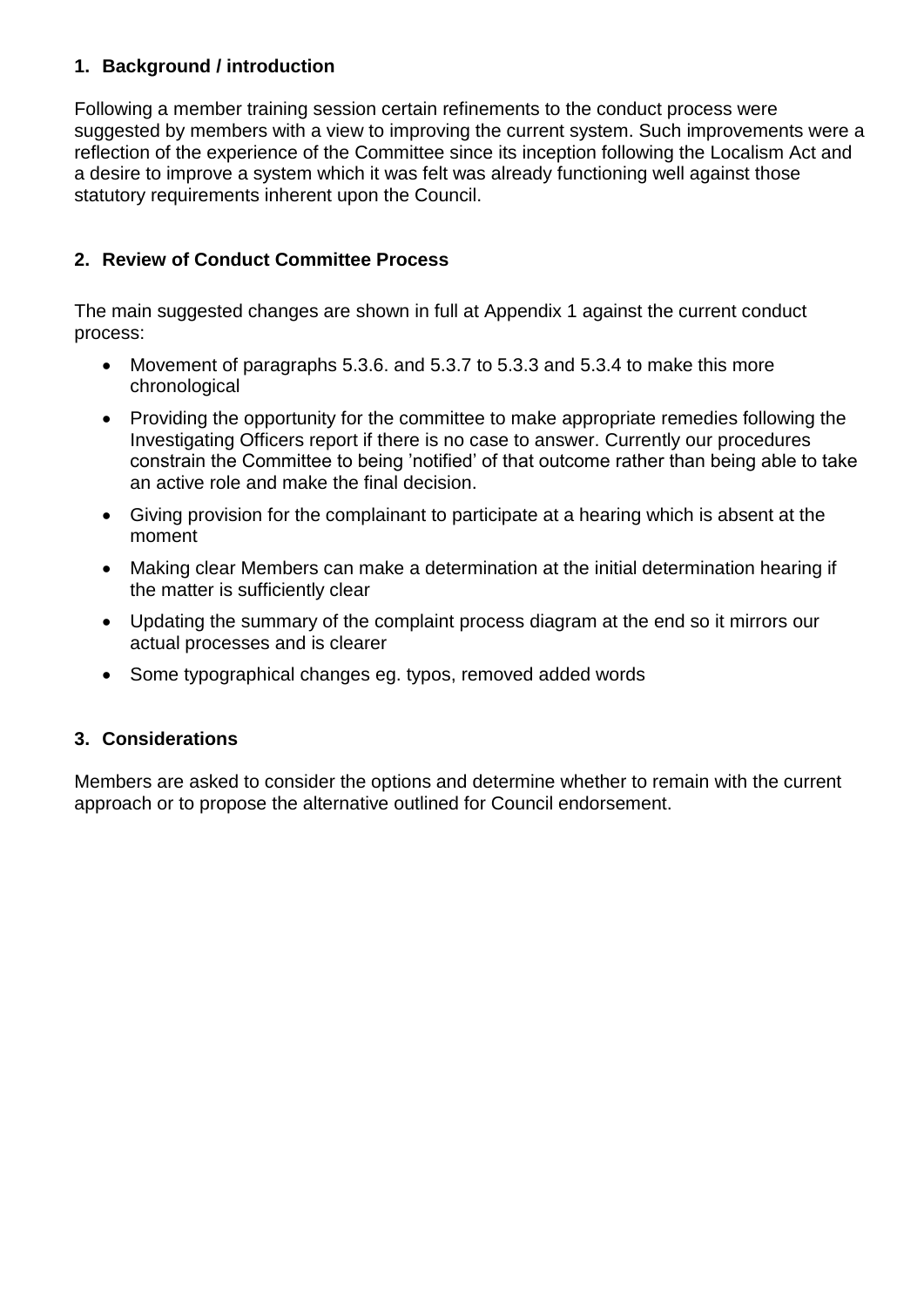### **Rule 9 Conduct Committee Procedures**<sup>1</sup>

### **1 Introduction**

- 1.1 These procedures govern the working practices of the Conduct Committee when considering conduct matters of Councillors of both Fenland District Council and the Town and Parish Councils within the Fenland Area.
- 1.2 The Conduct Committee performs the functions set out in Part 1 Chapter 7 of the Localism Act 2011.
- 1.3 Members of Fenland District Council are obliged to follow the Code of Conduct and Local Code of Conduct on Planning Matters detailed in Part 5 of the Councils Constitution. Each Town or Parish Council is required to adopt their own Code of Conduct and copies can be obtained either from their own websites or the Town or Parish Clerk.

### **2 Definitions**

2.1 The following definitions apply to this Procedure:

Pecuniary Interests Shall be a "Disclosable Pecuniary Interest" as defined in The Relevant Authorities (Disclosable Pecuniary Interests) Regulations 2012.

### **3 Conduct Committee**

- 3.1 The Conduct Committee is comprised of 5 members of Fenland District Council, all members have equal speaking and voting rights.
- 3.2 The Committee is joined by 2 members selected from Town and Parish Councils, they are co-opted on to the committee by the committee. These members are invited to speak and take part in the debate but do not have a right to vote.
- 3.3 The Committee is advised by an Independent Person or their deputy. They are appointed by the Council on an annual basis $_5$  Pprior to their first appointment this will be following an open advert. The Independent Person shall be appointed in line with the requirements of the Localism Act 2011.
- 3.4 The Independent Person does not sit on the committee and does not have a right to join the debate or vote. However when exercising their functions the Committee must have regard to the advice of the Independent Person.

Block I Version 3 **Page: R9.1** Page: R9.1 l  $1$  Revised scheme approved 26<sup>th</sup> July 2012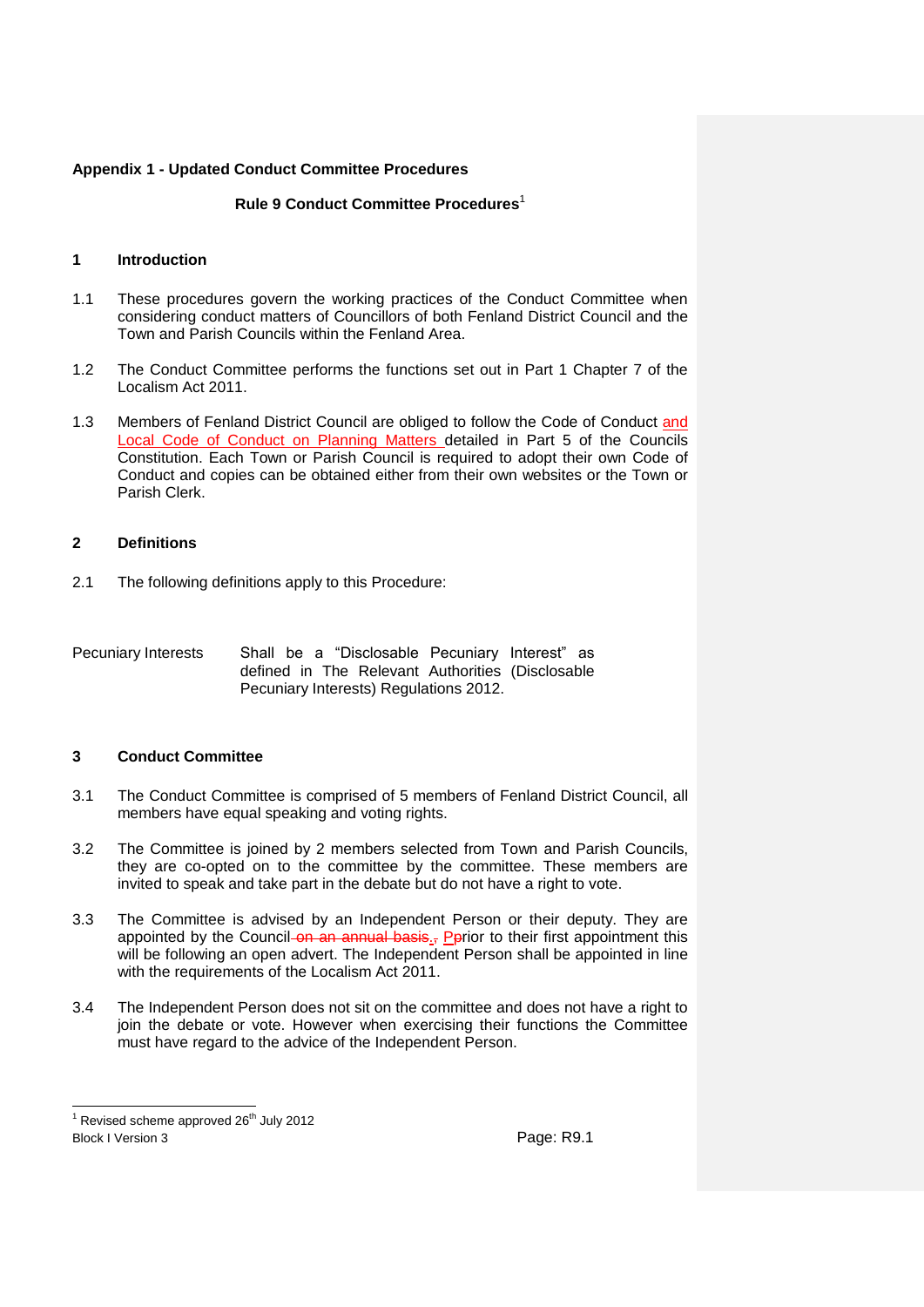3.5 The Committee is governed by the Quorum rules set out in standing order 7. However Town and Parish Members and the Independent Person do not count for the purposes of establishing Quorum.

### **4 Functions of the Conduct Committee**

- 4.1 The Conduct Committee is primarily charged with monitoring and managing the Councils responsibilities under Chapter 7 of Part 1 of the Localism Act 2011, in respect of Member Standards.
- 4.2 The Committee Shall:
- 4.2.1 Monitor the Code of Conduct and make recommendations to Full Council where it considers that changes are required.
- 4.2.2 Provide guidance to Members on the Code of Conduct
- 4.2.3 Determine Complaints made against members under the Code of Conduct save where the Independent Person, Deputy Independent Person and Chairman of Committee, advised by the Monitoring Officer, shall dismiss as a complaint as subsequently set out at 5.3.6 and 5.3.7. 9(i)
- 4.2.4 Monitor the Register of Members Interests and report to Full Council if any changes are required as to its contents.
- 4.2.5 Determine requests for dispensations

### **5 Complaints**

5.1 Fenland District Council is the responsible authority for receiving and determining complaints against Councillor Conduct for both District Councillors, and the Town and Parish Councillors within the District.

### *5.2 Receipt of Complaints*

- 5.2.1 All complaints about Councillor Conduct should be forwarded to the Monitoring Officer at Fenland Hall, County Road, March, Cambridgeshire, PE15 8NQ, or by email on [monitoringofficer@fenland.gov.uk.](mailto:monitoringofficer@fenland.gov.uk)
- 5.2.2 All complaints will be acknowledged in writing, where the complaint is unclear or does not relate to a serving Councillor under the jurisdiction of the Conduct Committee then the complaint will be declined by the Monitoring Officer.

- 5.2.3 Where the Complaint relates to a failure to act appropriately in respect of a Pecuniary Interest, this may be a criminal offence under the terms of section 34 of the Localism Act 2011.
- 5.2.4 If the Complaint relates to a failure to register an interest and the Monitoring Officer is in a position to confirm that the interest is registered they will do this. Otherwise the matter will be referred to Cambridgeshire Constabulary in the first instance as they have appropriate jurisdiction. The Complainant will be informed of the referral.
- 5.2.5 In all other cases the Monitoring Officer will contact the subject member giving them 7 days to make an initial response to the complaint. In order to establish what if any facts are agreed and whether or not the Member accepts the Complaint.

Page: R9.2 **Block I Version 3** Block I Version 3

\_\_\_\_\_\_\_\_\_\_\_\_\_\_\_\_\_\_\_\_\_\_\_\_\_\_\_\_\_\_  $^{9(i)}$  Revised scheme approved 26<sup>th</sup> February 2015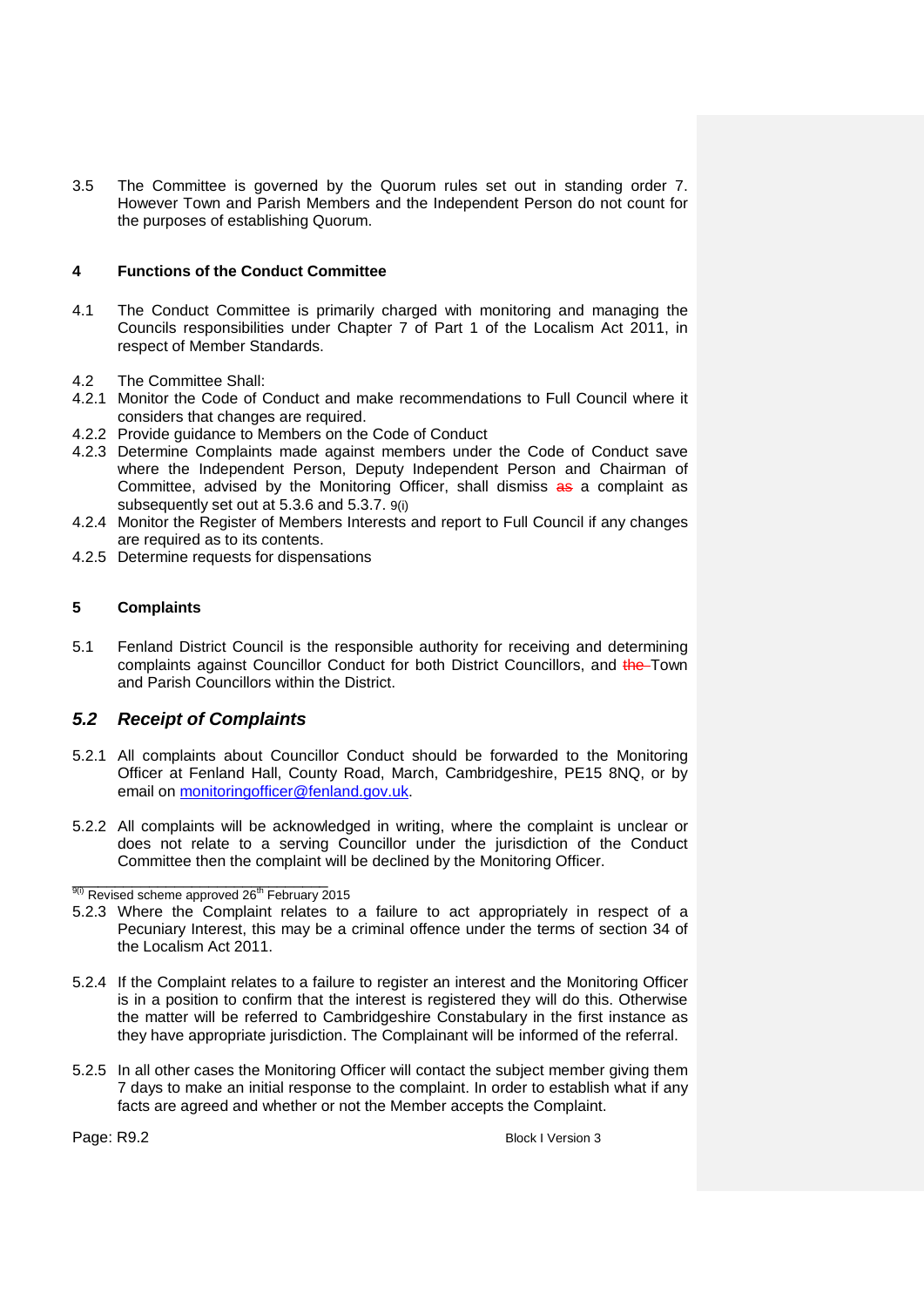### *5.3 Informal Resolution of Complaints*

5.3.1 Where the Member accepts the complaint the Monitoring Officer will assess whether or not an informal resolution can be achieved between the Member and the Complainant. If informal resolution can be achieved then the complaint will not proceed further.

#### **5.3.2 Initial Consideration of Complaints**

- 5.3.3 If complaints cannot be resolved informally the following steps will be taken. Prior to any consideration by Conduct Committee all written complaints will first be the subject of a pre-screening process by the Independent Person, the Deputy Independent Person and Chairman of Committee with advice from the Monitoring Officer (although the Monitoring Officer would not take part in any determination). 9(ii)
- 5.3.4 Any complaint where it is considered that a breach of the Code of Conduct may have occurred, unless it is deemed vexatious, trivial or tit for tat will be referred on to Committee for further consideration. In the event that it is the unanimous view of the Independent Person, Deputy Independent Person and Chairman of Committee that there has been no breach of the Code of Conduct and that a complaint does not warrant consideration by Committee then it may be dismissed. In the event that any participant felt unable to make a determination the view of the two remaining members would suffice. In such circumstances all members of the Committee will be notified. It should be made clear that in the event of such a determination there would be no further consideration given to that complaint. 9(iii)
- 5.3.35.3.5 Following referral from the IP, DIP and Chairman, Tthe Conduct Committee will having reviewed the complaint and the Members initial response to the complaint or after the expiry of the 7 day period assess the complaint and determine whether or not there is a reasonable prospect of the complaint being proven based on the information held. If Conduct Committee considers the facts/information before them sufficiently clear they may find the complaint proven and impose any of those sanctions available.
- 5.3.45.3.6 If it is determined that the complaint may disclose a breach of the Code of Conduct if proven additionally the following criteria will be assessed to determine whether or not the complaint merits investigation:<br>5.3.4.45.3.6.1 Has the Complaint already been
- Has the Complaint already been investigated, or is it already the subject of investigation?
- 5.3.4.25.3.6.2 Is the Complaint more appropriately dealt with through another regulatory channel?
- 5.3.4.35.3.6.3 Is the complaint about something which happened so long ago that there would be little benefit in taking action now?
- 5.3.4.45.3.6.4 Is the complaint too trivial to warrant further action?
- 5.3.4.55.3.6.5 Does the complail and appear to be malicious or simply tit for tat?
- 5.3.55.3.7 Where it is considered that the complaint does not merit investigation then the decision will be reported to the Member and the Complaintantcomplainant.

Block I Version 3 **Page: R9.3** 

**Formatted:** Font: Bold

**Formatted:** Indent: Left: 1.25 cm, No bullets or numbering

**Formatted:** List Paragraph, Left, No bullets or numbering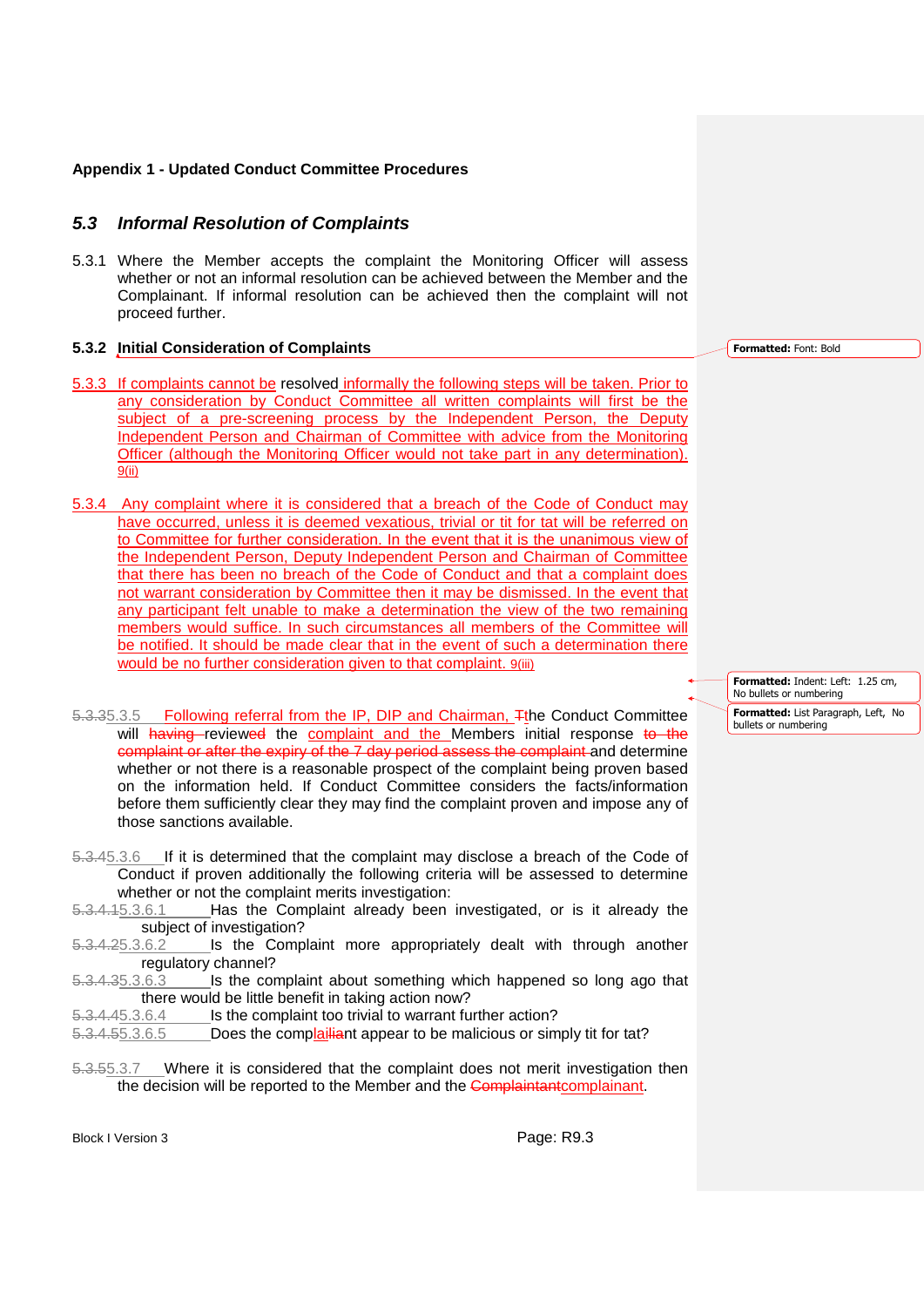- 5.3.6 Prior to any consideration by Conduct Committee all written complaints will first be the subject of a pre-screening process by the Independent Person, the Deputy Independent Person and Chairman of Committee with advice from the Monitoring Officer (although the Monitoring Officer would not take part in any determination as to whether a complaint can be dismissed without referral to Committee). 9(ii)
- 5.3.7 Any complaint where it is considered that a breach of the Code of Conduct may have occurred, unless it is deemed vexatious, trivial or tit for tat will be referred on to Committee for further consideration. In the event that it is the unanimous view of the Independent Person, Deputy Independent Person and Chairman of Committee that there has been no breach of the Code of Conduct and that a complaint does not warrant consideration by Committee then it may be dismissed. In the event that any participant felt unable to make a determination the view of the two remaining members would suffice. In such circumstances all members of the Committee will be notified. It should be made clear that in the event of such a determination there would be no further consideration given to that complaint.  $9$ (iii)

### *5.4 Investigation of Complaints*

- 5.4.1 Where a matter is considered suitable for investigation it will be for the Monitoring Officer in consultation with the Chairman of the Conduct Committee and the Independent Person to determine the level of investigation required and the scope of the investigation.
- <span id="page-5-0"></span>5.4.2 All investigations will need to satisfy the following outcomes:<br>5.4.2.1 Proportionate
- **Proportionate**
- 5.4.2.2 Timely
- 5.4.2.3 Conducted in accordance with accepted investigation protocols,
- 5.4.2.4 Obtain relevant documents to establish background
- 5.4.2.5 Give the complainant and the Member the right to put their case and respond to the information found.
- 5.4.3 In the event of a material change of circumstances the Monitoring Officer in consultation with the Chairman of the Conduct Committee may terminate the investigation and report this to the Conduct Committee. Examples of when this may be appropriate are as follows:
- 5.4.3.1 Compelling evidence is found showing the Member did not breach the Code of Conduct,<br>5.4.3.2 The
- The Member has resigned (or not been re-elected) from the relevant Council, Town or Parish Council,
- 5.4.3.3 The Member is seriously ill, or
- 5.4.3.4 The Member has died.
- 5.4.4 The Investigating Officer will be expected to give their view of the evidence and whether or not a breach of the Code of Conduct has occurred.

\_\_\_\_\_\_\_\_\_\_\_\_\_\_\_\_\_\_\_\_\_\_\_\_\_\_\_\_\_\_

 $\frac{9(ii)}{ii}$  Revised scheme approved 26<sup>th</sup> February 2015

<sup>9(</sup>iii) Revised scheme approved 26<sup>th</sup> February 2015

Page: R9.4 Block I Version 3 5.4.5 Once an investigation report is received by the Monitoring Officer they will assess the report and consider if it meets the above criteria. If the Monitoring Officer does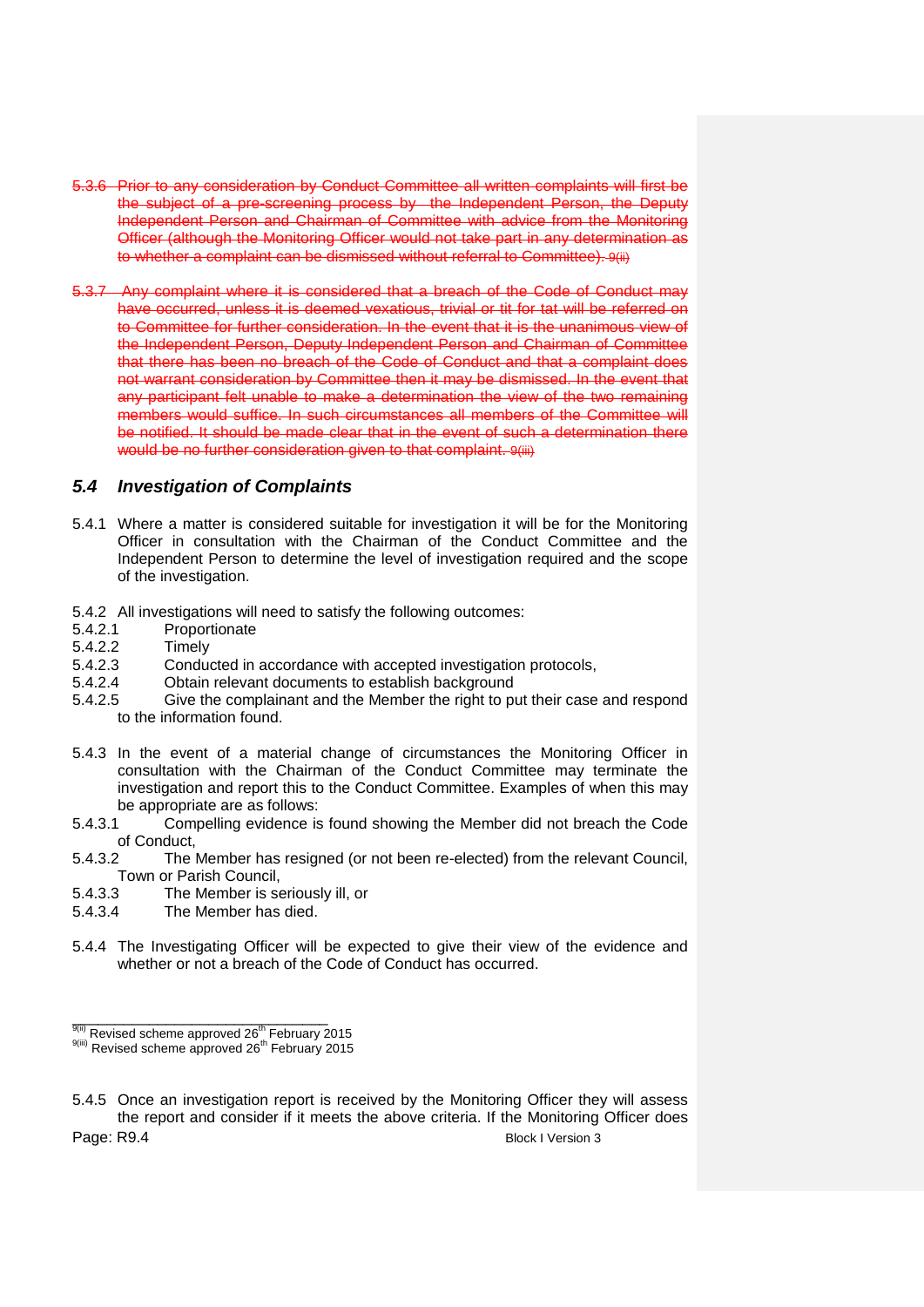not consider that this has been met they will ask the Investigating Officer to undertake further work or report the reason for their failure to conclude a full report.

#### **5.4.6 Consideration of the Investigation Report**

- 5.4.7 Where in the view of the Investigating Officer the Member has not breached the Code of Conduct then the Investigating Officers Report will be taken to the Conduct Committee for their notification and consider any appropriate remedies.
- 5.4.8 In the event that the Investigating Officer believes there to be a breach of the Code of Conduct or where they have not been in a position to satisfy the tests in [5.4.2](#page-5-0) the matter will be referred to the Conduct Committee for a Hearing.

#### **5.4.9 Hearing Procedure**

- 5.4.10Prior to the hearing the Monitoring Officer will contact the Member and any relevant witnesses in order to arrange a date  $at$  a date and time which will enable attendance by all relevant parties.
- 5.4.11 If the Councillor is not present at the start of the hearing the Chairman shall ask the Monitoring Officer whether the Councillor or the Councillor's Representative has indicated their intention not to attend the hearing.
- 5.4.12 If the Councillor has indicated that they do not intend to be present the Conduct Committee shall consider if it is able to continue to hear the matter in their absence. The Committee shall have regard to the following factors:<br>5.4.12.1 Any reasons provided by the Councillor
- 5.4.12.1 Any reasons provided by the Councillor<br>5.4.12.2 Any representative or written representa
- Any representative or written representations present from the Councillor
- 5.4.12.3 The views of the Councillor as to whether the hearing should proceed
- 5.4.12.4 Any comments from the Monitoring Officer
- 5.4.13 If the Committee are satisfied that the hearing can proceed in the absence of the Councillor without being unreasonable then the hearing can proceed, however if this is not the case then the hearing should be adjourned to a later date.
- 5.4.14 A Member or the complainant will be entitled to have a representative attend the hearing with them. This representative may be a solicitor or barrister, however no costs will be recoverable from Fenland District Council for any representative in attendance.
- 5.4.15 The Committee will hear the Investigating Officers report and any witnesses first, and the Member or the complainant or their representatives may ask any relevant questions of the Investigating Officer or their witnesses.
- 5.4.16 The Member and the complainant will then have an opportunity to present their case including any witnesses, the Investigating Officer will have the right to question the Member or their witnesses.
- 5.4.17At the conclusion of each sides case the Investigating Officer and then the Member and the complainant will be given an opportunity to present a summary of their position to the Committee.

Block I Version 3 **Page: R9.5** 

**Formatted:** Font: Bold

**Formatted:** Font: Bold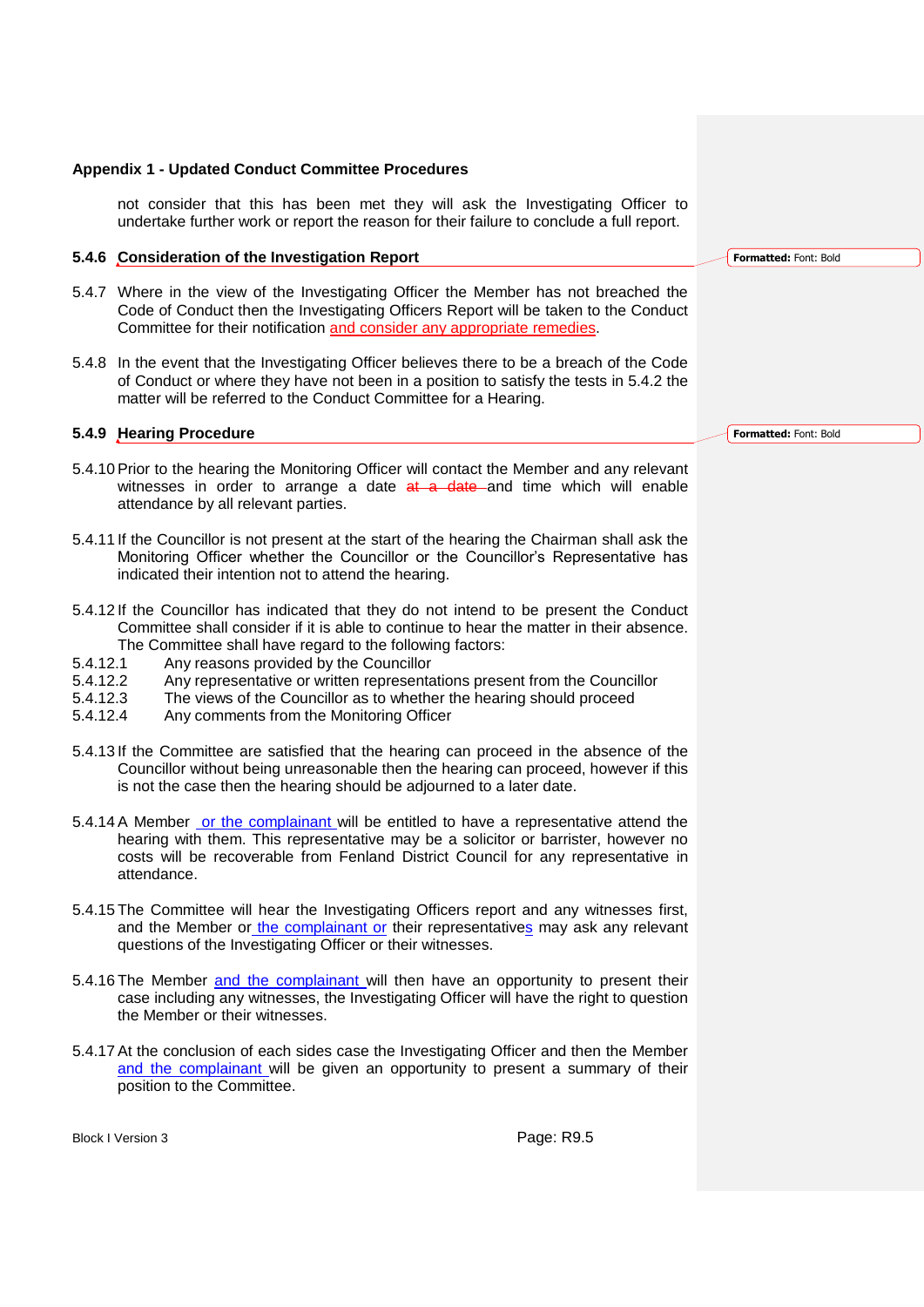- 5.4.18 The Independent Person will be invited to provide their view of the  $f$ Facts as presented and whether or not these represent a breach of the Code of Conduct.
- 5.4.19Although no formal time limits will be imposed on the presentations the Chairman will have the right to curtail excessive presentations.
- 5.4.20 The Committee will then determine whether or not there has been a breach of the Code of Conduct and if appropriate what sanction to be imposed.
- 5.4.21 The Committee shall have the right to impose the following sanctions (either individually or in combination):
- 5.4.21.1 Formal Letter of reprimand,<br>5.4.21.2 Motion of censure at the Co
- 5.4.21.2 Motion of censure at the Conduct Committee,<br>5.4.21.3 Recommendation to Full Council (or the Town
- Recommendation to Full Council (or the Town or Parish Council) for a motion of Censure,
- 5.4.21.4 Formal request to the Members Group Leader for their removal from Committee(s),
- 5.4.21.5 Offer additional training for the member
- 5.4.21.6 Withdraw facilities (or recommend to the Town or Parish Council) that facilities such as computers, email, or internet access be suspended for a period of time.
- 5.4.21.7 Exclude (or recommend to the Town or Parish Council) the Member from the Council's offices or other premises or restrict access to certain officers; excepting access as necessary for the attendance at meetings of the Council, Committees or Sub-Committees.
- 5.4.21.8 Publication of formal notification of breach in a newspaper circulating in the area.
- 5.4.22At the end of the hearing the Member and the Complainant and any relevant Town or Parish Council will receive written notification of the Conduct Committees determination.

### **6 Appeals**

6.1 There are no direct rights of appeal against the decisions of the Monitoring Officer or the Conduct Committee. If your complaint has not been handled in what you consider to be a satisfactory way you are entitled to raise the issue with the Local Government Ombudsman.

### **7 Dispensations**

- 7.1 The Conduct Committee shall have the right to determine all applications for Dispensations in respect of Pecuniary Interests
- 7.2 A member wishing to receive a dispensation may write to the Monitoring Officer setting out the basis for their Pecuniary Interest and the grounds upon which the dispensation is sought
- 7.3 Dispensations may be granted if the Conduct Committee considers that any of the following grounds are met:

Page: R9.6 Block I Version 3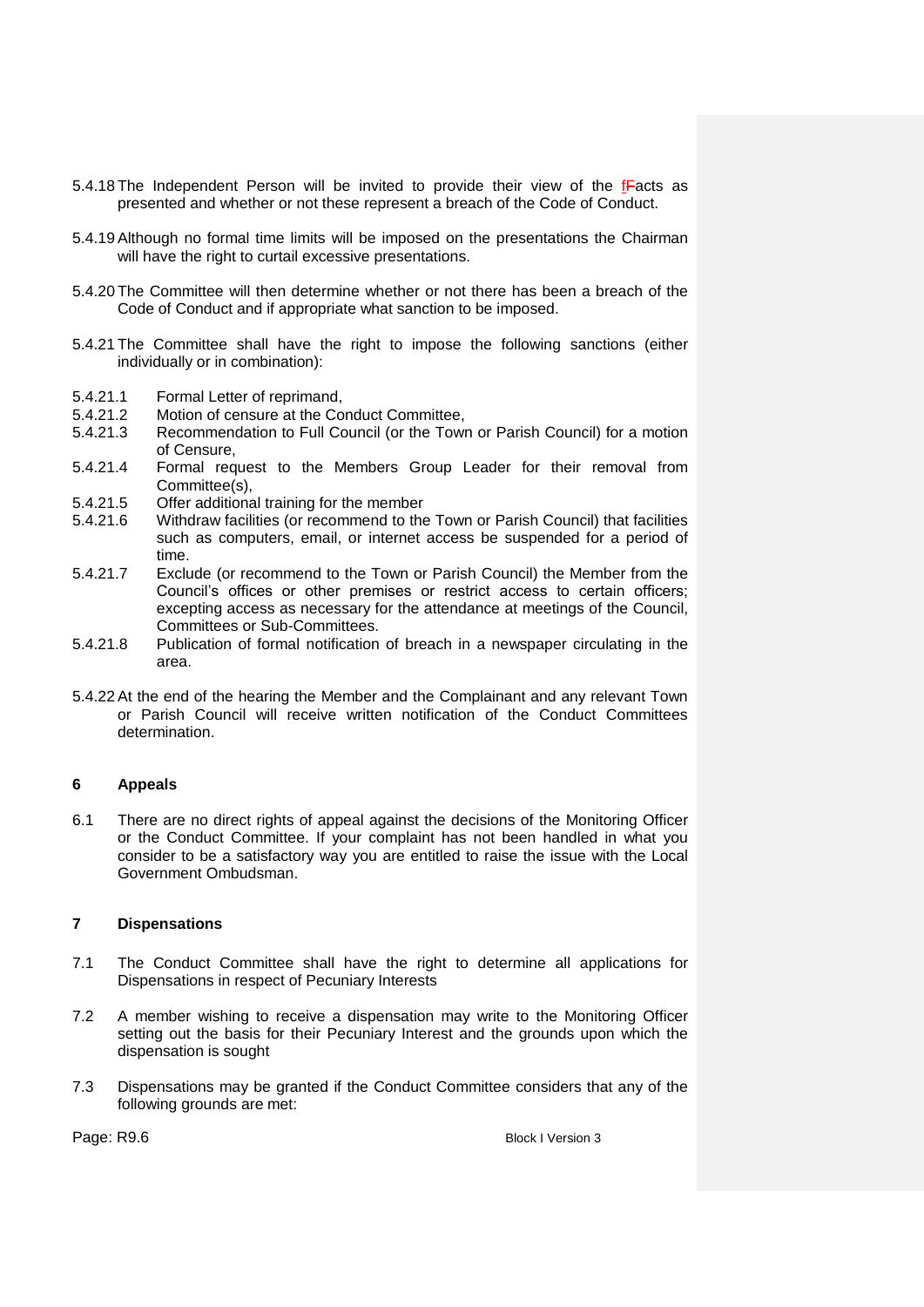- 7.3.1 considers that without the dispensation the number of persons prohibited from participating in any particular business would be so great a proportion of the body transacting the business (be that the Council, Cabinet, or any Committee) as to impede the transaction of the business,
- 7.3.2 considers that without the dispensation the representation of different political groups on the body transacting any particular business would be so upset as to alter the likely outcome of any vote relating to the business,
- 7.3.3 considers that granting the dispensation is in the interests of persons living in the authority's area, or
- 7.3.4 considers that it is otherwise appropriate to grant a dispensation
- 8 A Dispensation may last for such a period as defined in the decision; but in any event for no longer than four years.